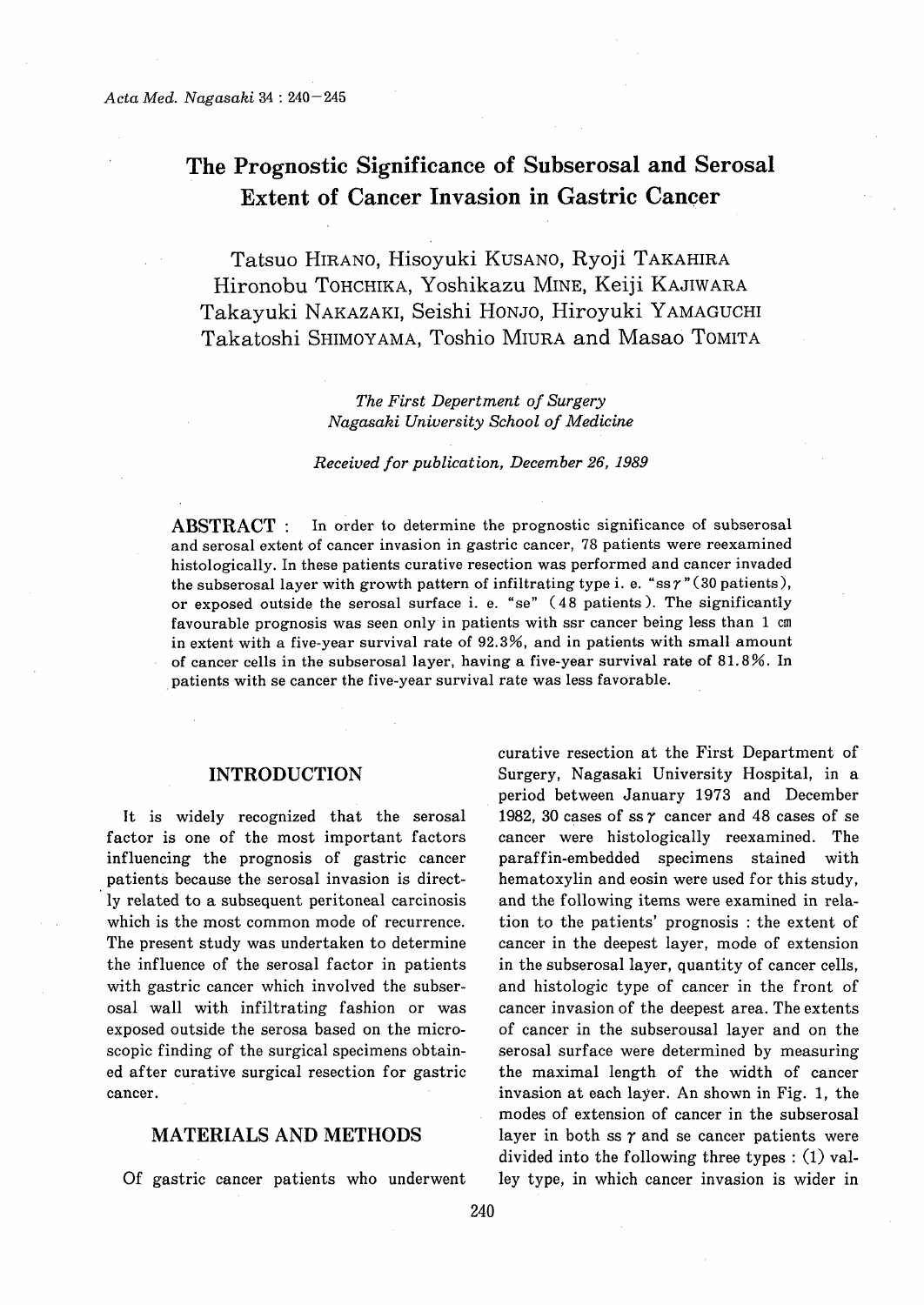

Fig. 1

the shallow area of the subserosal layer than in the deeper area, (2) mountain type, opposite to the valley type, (3) box type, in which extent of cancer invasion at the shallow area of the subserosal layer is almost the same as at the deep area. The amount of cancer cells at the subserosal layer or serosal surface was determined and graded from  $(+)$  to  $(+++)$ . Histologic types of cancer in the deepest area were also examined and divided either into differentiated carcinoma or into undifferentiated carcinoma. The patients' prognosis was analyzed in relation to these items. Terms appearing in this paper are used according to the general rules for the gastric cancer study in surgery and pathology by Japanese Research Society for Gastric Cancer<sup>1)</sup>.

The survival rates were calculated with Kaplan & Meier's method, and generalized Wilcoxon test was used for statistical analysis.

### RESULTS

Fig. 2. shows the survival curves in ss  $\gamma$  and se patients in which the five-year survival rates were 63.3% and 37.6%, respectively. This difference was statistically significant ( $p <$ 0.05). The distribution of patients with ss  $\gamma$ and se cancers according to the cancer. extent in the subserosal layer and on the serosal surface is demonstrated in Fig. 3. The cancer extent in ss  $\gamma$  patients was 16mm on the average, ranging from 1 to 70mm; and that in se patients was 11mm on the average, ranging from 1 to 77 mm. In the cases of ss  $\gamma$ , the cancer extent less than 10mm was seen in 43% of the patients, 10- 19mm in 30%, and more than 20mm in 27%. In the cases of se, the cancer extent less than 10mm was seen in 65% of the patients and that of 10- 19mm in 15%, and more than 20mm in 21%. Fig. 4 shows the five-year survival curves of each group. The significantly favorable prognosis was observed in patients with ss  $\gamma$  of extension less than 10mm (92.3%) than in those with ss  $\gamma$ above 10mm. The patients with ss  $\gamma$  cancer less than 10mm in extent and patients with se cancer



 $*: p < 0.05, ** p < 0.01$ 

Fig. 2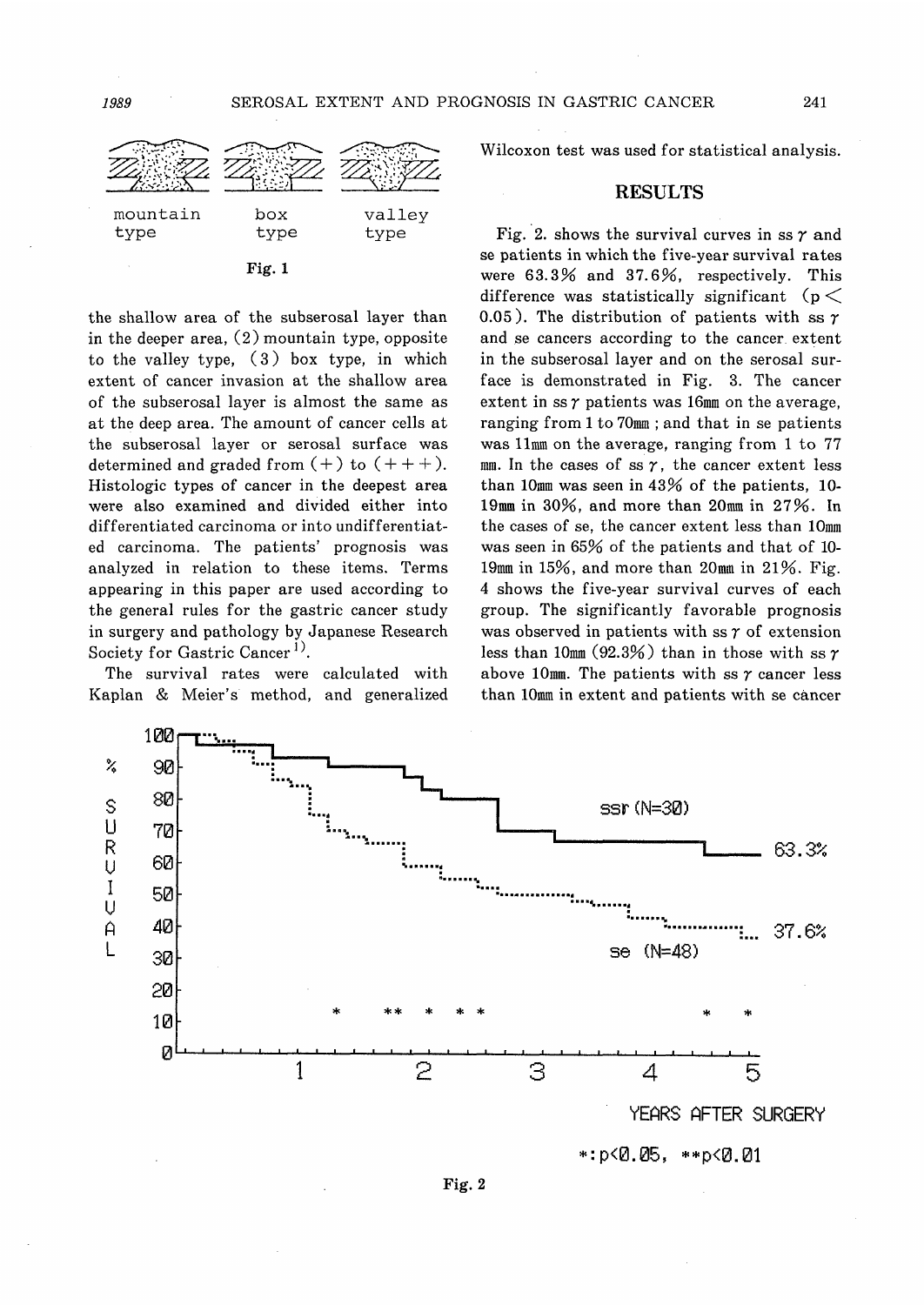T. HIRANO



Fig. 5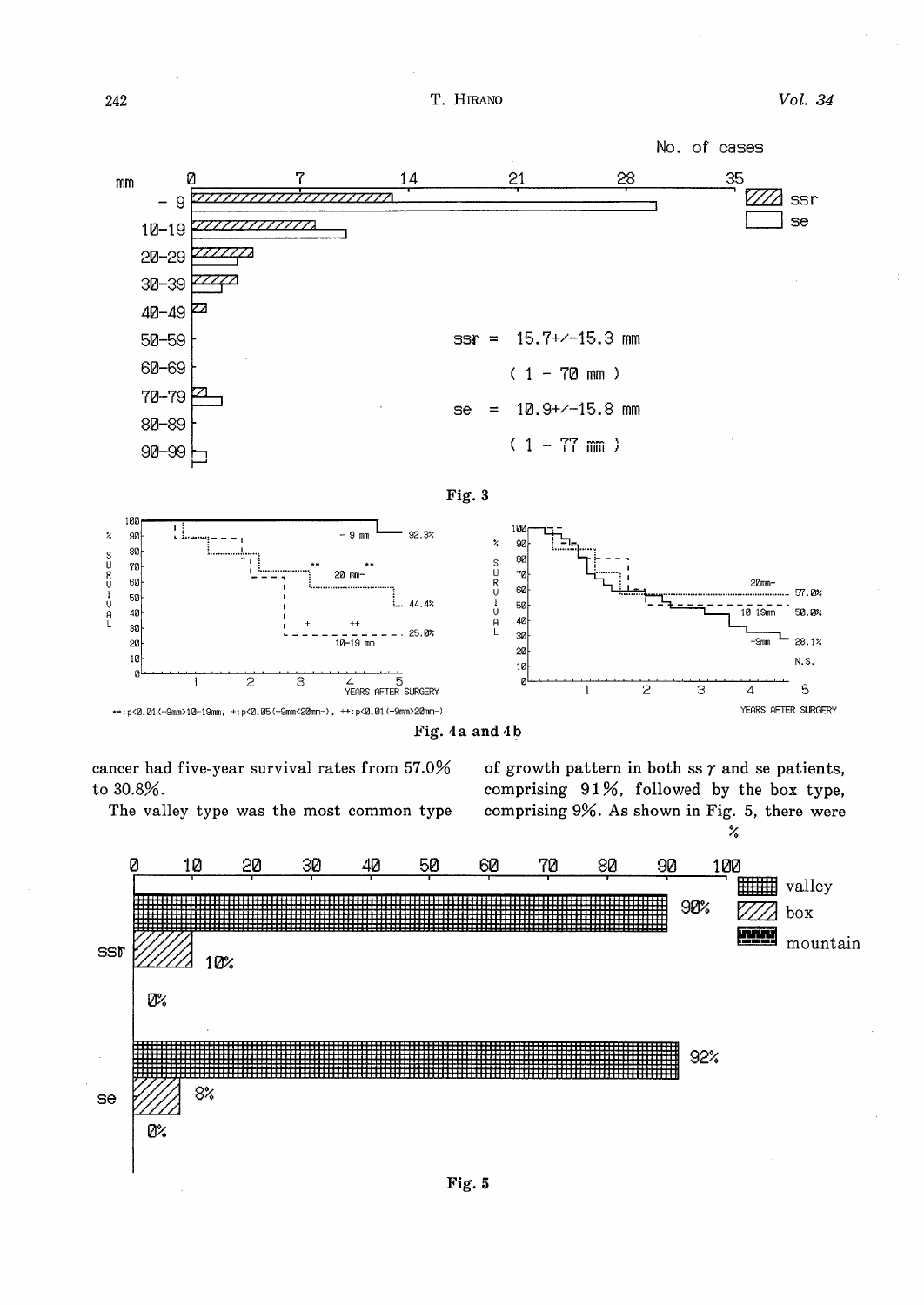no cases of the mountain type. In ss  $\gamma$  patients the valley type was seen in 90%, and the box type in 10%. A similar incidence was noted in se patients : the valley type in 92% and the box type in 8%. The comparison of the survival curves of the valley type and box type was shown in Fig. 6. Although the five-year survival rate of 50.2% of the valley type was better than that of 28.5% of the box type, there was no significant difference between the two groups.

Fig. 7 shows the patients' distribution

according to the amount of cancer cells in the subserosal layer and on the serosal layer. The incidences of small  $(+)$ , medium  $(++)$ , and large  $(+ + +)$  amounts of cancer cells in ss  $\gamma$ patients were 37%, 63%, and 0%, respectively ; 52%, 35%, and 13%, respectively in se patients. The five-year survival rates of ss  $\gamma$  patients, as shown in Fig. 8 (a and b), were 81.8% in  $(+)$ , 47.4% in  $(++)$ , and this difference was statistically significant  $(p<0.05)$ . In se patients, however, the survival rate of the patients with (+) did not differ significantly from that of



1989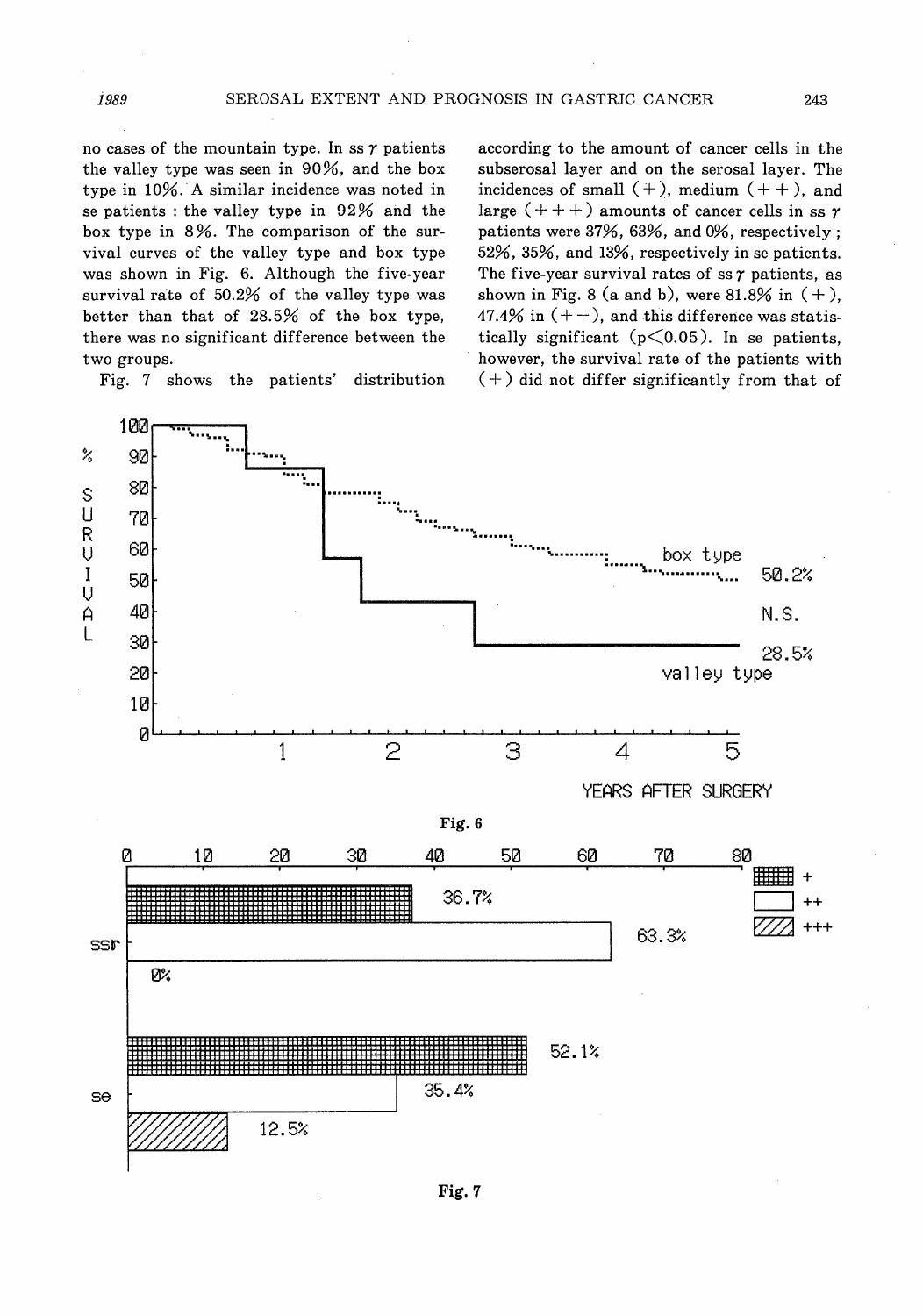

Fig. 8

patients with  $(++)$ .

Fig. 9. reveals the survival curves according to the major histologic types in the deepest area. No significant difference was seen between 30.8% of the five-year survival rate in differentiated adenocarcinoma and 52.1% in undifferentiated adenocarcinoma.



YEARS AFTER SURGERY

Fig. 9